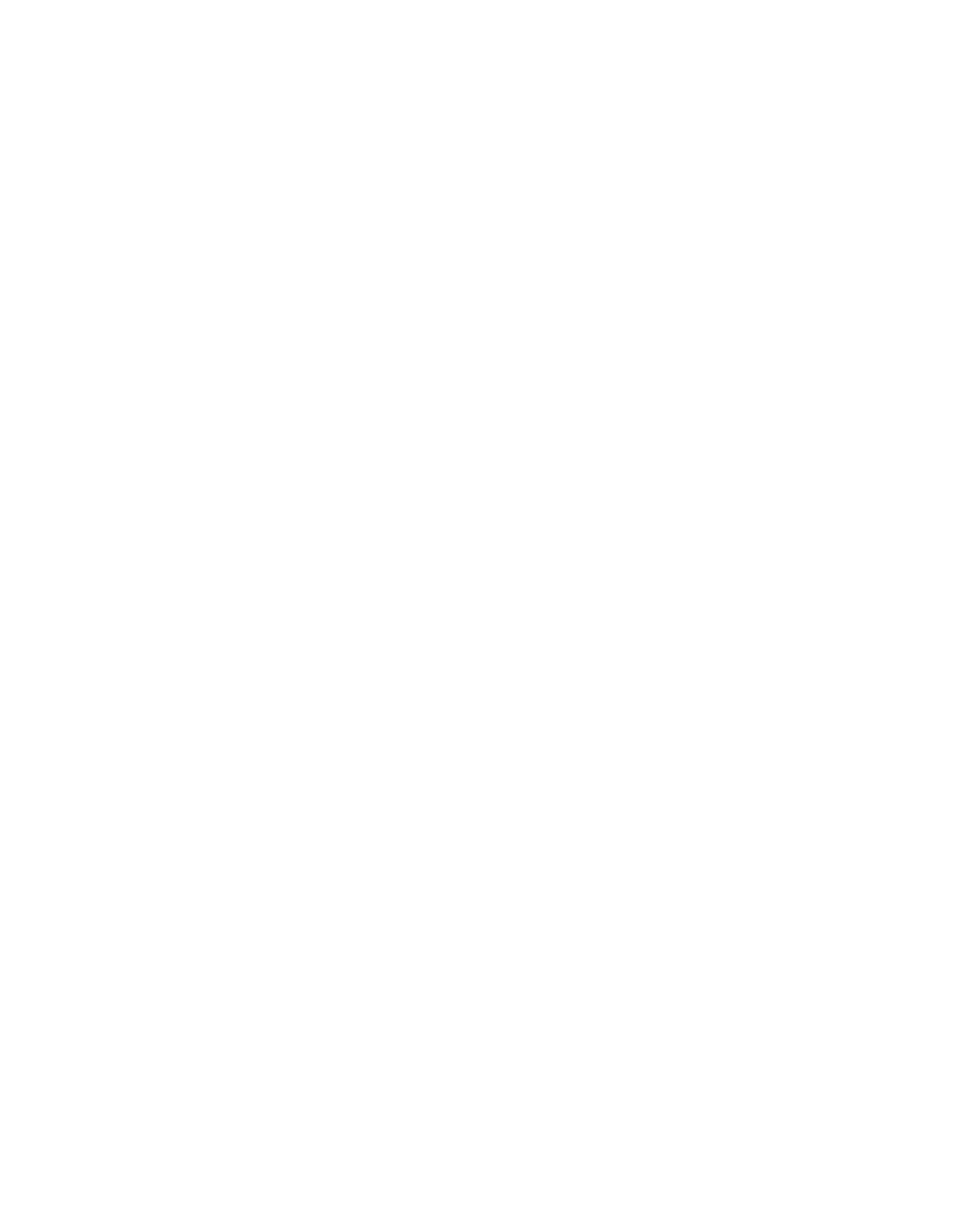*Printing date 01/01/2021 Reviewed on 01/01/2021*

### *Trade name: MC-LUSTER 100*

|                  | (Cond. of page 1)                                                                                                      |
|------------------|------------------------------------------------------------------------------------------------------------------------|
| P <sub>261</sub> | Avoid breathing dust/fume/gas/mist/vapors/spray                                                                        |
| P <sub>272</sub> | Contaminated work clothing must not be allowed out of the workplace.                                                   |
| P <sub>280</sub> | Wear protective gloves/protective clothing/eye protection/face protection.                                             |
| P <sub>284</sub> | [In case of inadequate ventilation] wear respiratory protection.                                                       |
|                  | P303+P361+P353 If on skin (or hair): Take off immediately all contaminated clothing. Rinse skin with water/<br>shower. |
| $P304 + P341$    | If inhaled: If breathing is difficult, remove person to fresh air and keep comfortable for<br>breathing.               |
| $P308 + P313$    | IF exposed or concerned: Get medical advice/attention.                                                                 |
| <i>P321</i>      | Specific treatment (see on this label).                                                                                |
| $P333+P313$      | If skin irritation or rash occurs: Get medical advice/attention.                                                       |
| $P342 + P311$    | If experiencing respiratory symptoms: Call a poison center/doctor.                                                     |
| P363             | Wash contaminated clothing before reuse.                                                                               |
| $P370 + P378$    | In case of fire: Use for extinction: CO2, powder or water spray.                                                       |
| $P403 + P235$    | Store in a well-ventilated place. Keep cool.                                                                           |
| P405             | Store locked up.                                                                                                       |
| <i>P501</i>      | Dispose of contents/container in accordance with local/regional/national/international<br>regulations.                 |

*· Classification system:*

*· NFPA ratings (scale 0 - 4)*



*· HMIS-ratings (scale 0 - 4)*



- *· Other hazards*
- *· Results of PBT and vPvB assessment*
- *· PBT: Not applicable.*
- *· vPvB: Not applicable.*

### *3 Composition/information on ingredients*

*· Chemical characterization: Mixtures*

*· Description: Mixture of the substances listed below with nonhazardous additions.*

| · Dangerous components: |                                                                 |                    |
|-------------------------|-----------------------------------------------------------------|--------------------|
|                         | 540-88-5 tert-butyl acetate                                     | $10 - 30\%$        |
| $13463 - 67 - 7$        | titanium dioxide in white, pastel or grey colors                | 10-30%             |
|                         | 28182-81-2 Hexane, 1,6-diisocyanato-, homopolymer               | $1 - 5\%$          |
|                         | 7429-90-5 $\vert$ aluminium powder (stabilised) in sylver color | $1-5%$             |
|                         | 8052-41-3 Stoddard solvent                                      | $1 - 5\%$          |
|                         | 53880-05-0 Homopolymer of IPDI                                  | $1-5%$             |
|                         | 110-43-0 methyl amyl ketone                                     | $1-5%$             |
|                         | 64742-95-6 Solvent naphtha (petroleum), light arom.             | $1 - 5\%$          |
| $1333 - 86 - 4$         | Carbon black in dark, grey colors                               | $0.1 - 1\%$        |
|                         | 4098-71-9 isophorone di-isocyanate                              | $0.1 - 1\%$        |
|                         |                                                                 | (Contd. on page 3) |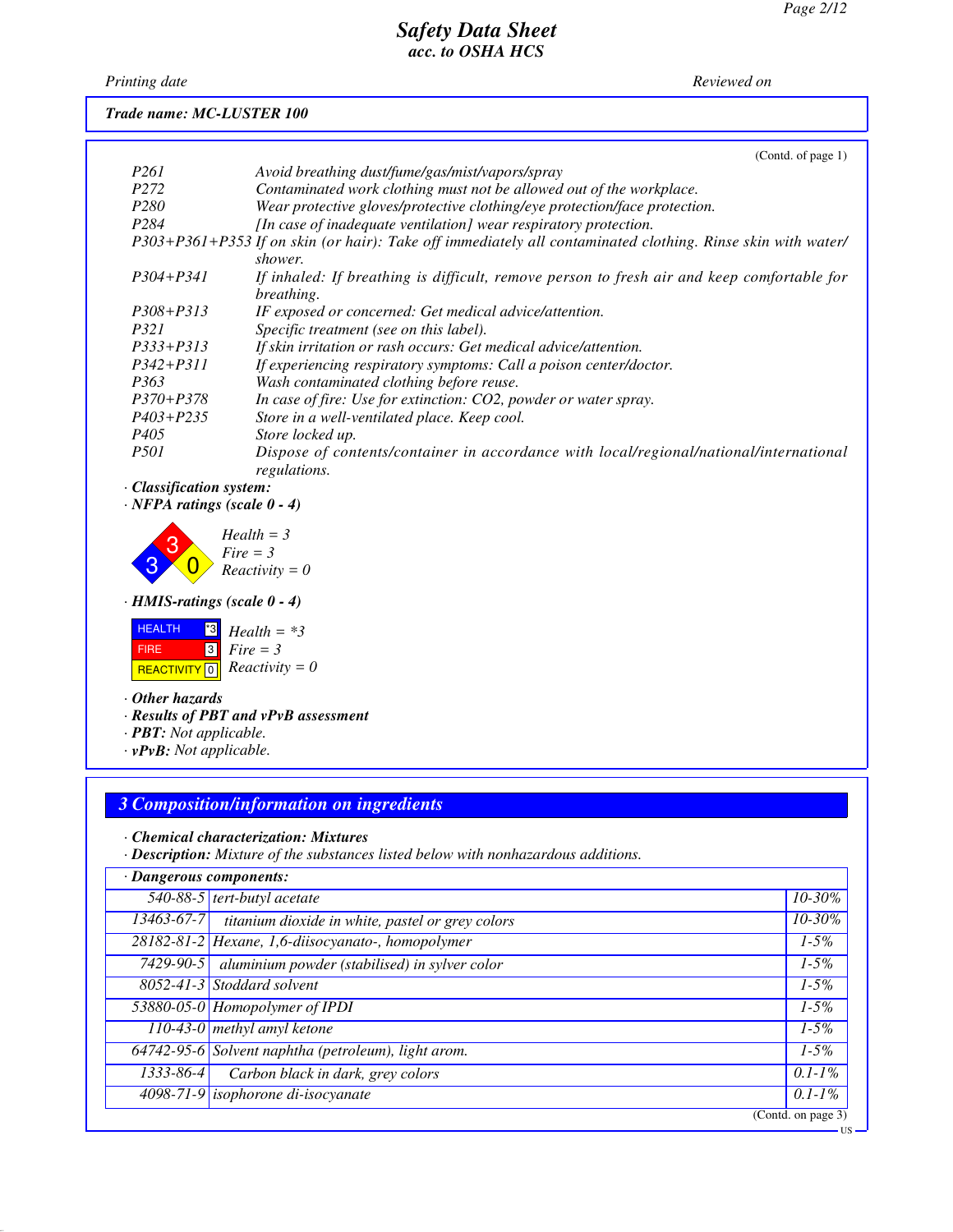*Printing date 01/01/2021 Reviewed on 01/01/2021*

*Trade name: MC-LUSTER 100*

*64741-65-7 Naphtha (petroleum), heavy alkylate 0.1-1%*

# (Contd. of page 2)

#### *4 First-aid measures*

- *· Description of first aid measures*
- *· General information: Immediately remove any clothing soiled by the product.*
- *· After inhalation:*
- *Supply fresh air and to be sure call for a doctor.*
- *In case of unconsciousness place patient stably in side position for transportation.*
- *· After skin contact: Immediately wash with water and soap and rinse thoroughly.*
- *· After eye contact: Rinse opened eye for several minutes under running water.*
- *· After swallowing: If symptoms persist consult doctor.*
- *· Information for doctor:*
- *· Most important symptoms and effects, both acute and delayed No further relevant information available.*
- *· Indication of any immediate medical attention and special treatment needed*
- *No further relevant information available.*

### *5 Fire-fighting measures*

- *· Extinguishing media*
- *· Suitable extinguishing agents:*
- *CO2, extinguishing powder or water spray. Fight larger fires with water spray or alcohol resistant foam.*
- *· For safety reasons unsuitable extinguishing agents: Water with full jet*
- *· Special hazards arising from the substance or mixture No further relevant information available.*
- *· Advice for firefighters*
- *· Protective equipment: No special measures required.*

#### *6 Accidental release measures*

- *· Personal precautions, protective equipment and emergency procedures Wear protective equipment. Keep unprotected persons away.*
- *· Environmental precautions: Do not allow to enter sewers/ surface or ground water.*

*· Methods and material for containment and cleaning up: Absorb with liquid-binding material (sand, diatomite, acid binders, universal binders, sawdust). Dispose contaminated material as waste according to item 13.*

- *Ensure adequate ventilation.*
- *· Reference to other sections*
- *See Section 7 for information on safe handling. See Section 8 for information on personal protection equipment. See Section 13 for disposal information.*

#### *7 Handling and storage*

- *· Precautions for safe handling Ensure good ventilation/exhaustion at the workplace. Open and handle receptacle with care. Prevent formation of aerosols.*
- *· Information about protection against explosions and fires: Keep ignition sources away - Do not smoke. Protect against electrostatic charges.*

(Contd. on page 4)

US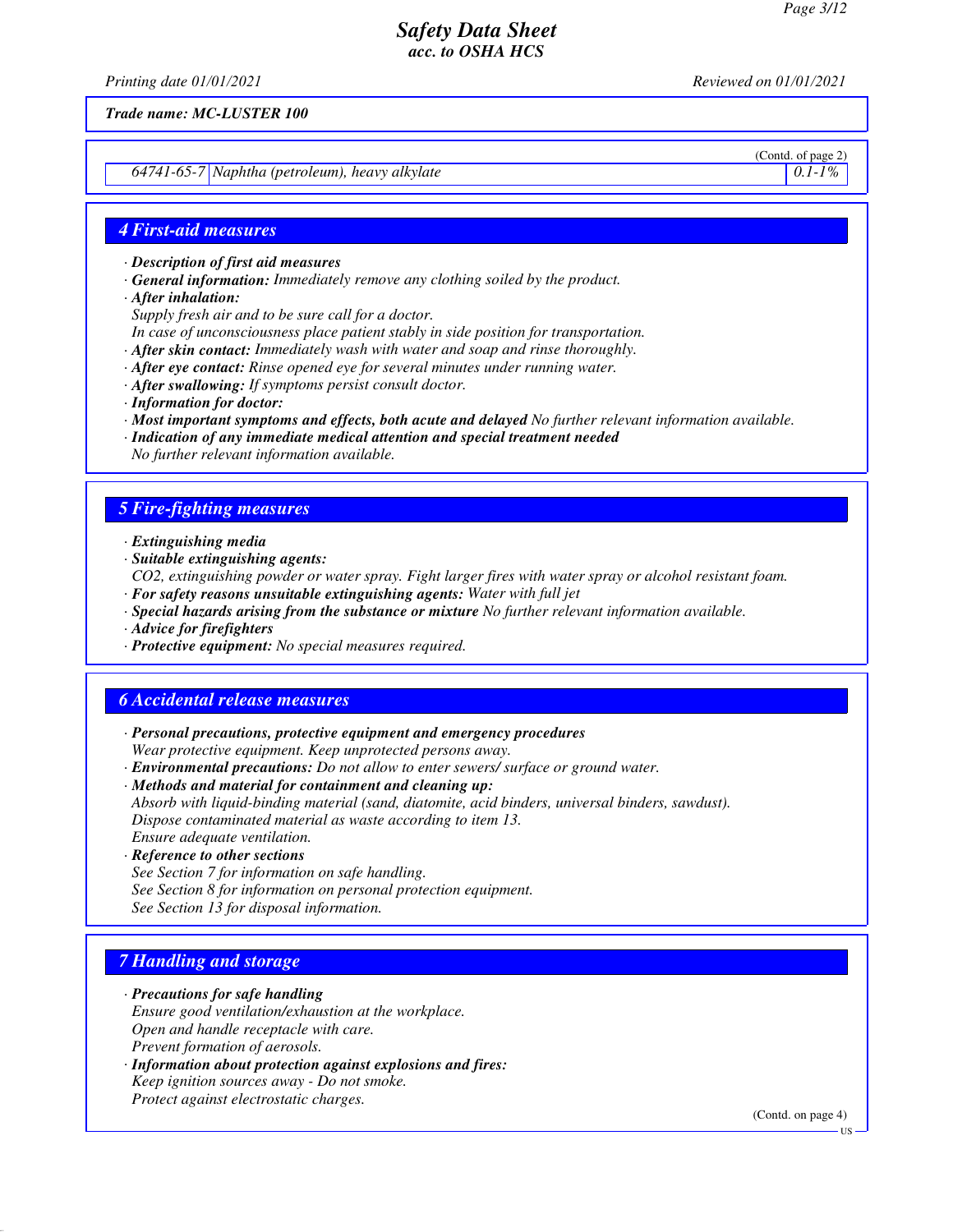*Printing date 01/01/2021 Reviewed on 01/01/2021*

#### *Trade name: MC-LUSTER 100*

(Contd. of page 3)

*Keep respiratory protective device available.*

*· Conditions for safe storage, including any incompatibilities*

- *· Storage:*
- *· Requirements to be met by storerooms and receptacles: Store in a cool location.*
- *· Information about storage in one common storage facility: Not required.*
- *· Further information about storage conditions: Keep receptacle tightly sealed. Store in cool, dry conditions in well sealed receptacles.*
- *· Specific end use(s) No further relevant information available.*

### *8 Exposure controls/personal protection*

*· Additional information about design of technical systems: No further data; see item 7.*

*· Control parameters*

#### *· Components with limit values that require monitoring at the workplace:*

*The following constituents are the only constituents of the product which have a PEL, TLV or other recommended exposure limit.*

*At this time, the other constituents have no known exposure limits.*

| PEL Long-term value: 950 mg/m <sup>3</sup> , 200 ppm<br>REL Long-term value: $950$ mg/m <sup>3</sup> , 200 ppm<br>TLV Short-term value: $712$ mg/m <sup>3</sup> , 150 ppm<br>Long-term value: 238 mg/m <sup>3</sup> , 50 ppm<br>7429-90-5 aluminium powder (stabilised)<br>PEL Long-term value: $15^*$ ; $5^{**}$ mg/m <sup>3</sup><br>*Total dust; ** Respirable fraction<br>REL Long-term value: $10*5**mg/m^3$<br>as Al*Total dust**Respirable/pyro powd./welding f.<br>TLV Long-term value: $1 * mg/m3$<br>as Al; *as respirable fraction<br>8052-41-3 Stoddard solvent<br>PEL Long-term value: 2900 mg/m <sup>3</sup> , 500 ppm<br>REL Long-term value: $350$ mg/m <sup>3</sup><br>Ceiling limit value: 1800* mg/m <sup>3</sup><br>$*15$ -min<br>$TLV$ Long-term value: 525 mg/m <sup>3</sup> , 100 ppm |  |  |
|--------------------------------------------------------------------------------------------------------------------------------------------------------------------------------------------------------------------------------------------------------------------------------------------------------------------------------------------------------------------------------------------------------------------------------------------------------------------------------------------------------------------------------------------------------------------------------------------------------------------------------------------------------------------------------------------------------------------------------------------------------------------------------------------------------------|--|--|
|                                                                                                                                                                                                                                                                                                                                                                                                                                                                                                                                                                                                                                                                                                                                                                                                              |  |  |
|                                                                                                                                                                                                                                                                                                                                                                                                                                                                                                                                                                                                                                                                                                                                                                                                              |  |  |
|                                                                                                                                                                                                                                                                                                                                                                                                                                                                                                                                                                                                                                                                                                                                                                                                              |  |  |
|                                                                                                                                                                                                                                                                                                                                                                                                                                                                                                                                                                                                                                                                                                                                                                                                              |  |  |
|                                                                                                                                                                                                                                                                                                                                                                                                                                                                                                                                                                                                                                                                                                                                                                                                              |  |  |
|                                                                                                                                                                                                                                                                                                                                                                                                                                                                                                                                                                                                                                                                                                                                                                                                              |  |  |
|                                                                                                                                                                                                                                                                                                                                                                                                                                                                                                                                                                                                                                                                                                                                                                                                              |  |  |
|                                                                                                                                                                                                                                                                                                                                                                                                                                                                                                                                                                                                                                                                                                                                                                                                              |  |  |
|                                                                                                                                                                                                                                                                                                                                                                                                                                                                                                                                                                                                                                                                                                                                                                                                              |  |  |
|                                                                                                                                                                                                                                                                                                                                                                                                                                                                                                                                                                                                                                                                                                                                                                                                              |  |  |
|                                                                                                                                                                                                                                                                                                                                                                                                                                                                                                                                                                                                                                                                                                                                                                                                              |  |  |
|                                                                                                                                                                                                                                                                                                                                                                                                                                                                                                                                                                                                                                                                                                                                                                                                              |  |  |
|                                                                                                                                                                                                                                                                                                                                                                                                                                                                                                                                                                                                                                                                                                                                                                                                              |  |  |
|                                                                                                                                                                                                                                                                                                                                                                                                                                                                                                                                                                                                                                                                                                                                                                                                              |  |  |
|                                                                                                                                                                                                                                                                                                                                                                                                                                                                                                                                                                                                                                                                                                                                                                                                              |  |  |
|                                                                                                                                                                                                                                                                                                                                                                                                                                                                                                                                                                                                                                                                                                                                                                                                              |  |  |
| 110-43-0 methyl amyl ketone                                                                                                                                                                                                                                                                                                                                                                                                                                                                                                                                                                                                                                                                                                                                                                                  |  |  |
| PEL Long-term value: 465 mg/m <sup>3</sup> , 100 ppm                                                                                                                                                                                                                                                                                                                                                                                                                                                                                                                                                                                                                                                                                                                                                         |  |  |
| REL Long-term value: $465$ mg/m <sup>3</sup> , 100 ppm                                                                                                                                                                                                                                                                                                                                                                                                                                                                                                                                                                                                                                                                                                                                                       |  |  |
| $TLV$ Long-term value: 233 mg/m <sup>3</sup> , 50 ppm                                                                                                                                                                                                                                                                                                                                                                                                                                                                                                                                                                                                                                                                                                                                                        |  |  |
| 1333-86-4 Carbon black                                                                                                                                                                                                                                                                                                                                                                                                                                                                                                                                                                                                                                                                                                                                                                                       |  |  |
| PEL Long-term value: $3.5 \text{ mg/m}^3$                                                                                                                                                                                                                                                                                                                                                                                                                                                                                                                                                                                                                                                                                                                                                                    |  |  |
| REL Long-term value: $3.5*$ mg/m <sup>3</sup>                                                                                                                                                                                                                                                                                                                                                                                                                                                                                                                                                                                                                                                                                                                                                                |  |  |
| *0.1 in presence of PAHs; See Pocket Guide Apps.A+C                                                                                                                                                                                                                                                                                                                                                                                                                                                                                                                                                                                                                                                                                                                                                          |  |  |
| TLV Long-term value: $3*$ mg/m <sup>3</sup>                                                                                                                                                                                                                                                                                                                                                                                                                                                                                                                                                                                                                                                                                                                                                                  |  |  |
| *inhalable fraction                                                                                                                                                                                                                                                                                                                                                                                                                                                                                                                                                                                                                                                                                                                                                                                          |  |  |
| (Contd. on page 5)<br>US-                                                                                                                                                                                                                                                                                                                                                                                                                                                                                                                                                                                                                                                                                                                                                                                    |  |  |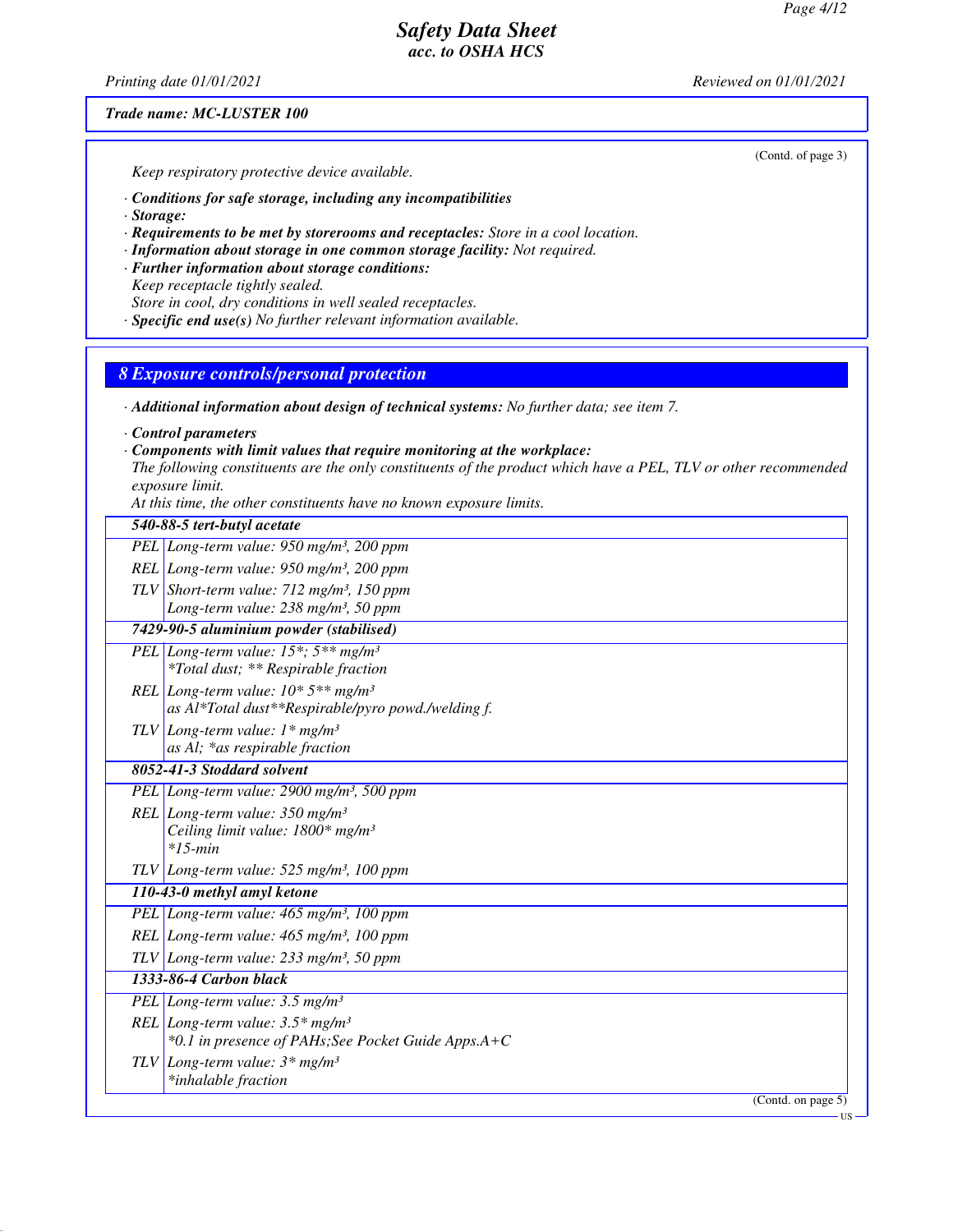(Contd. of page 4)

### *Safety Data Sheet acc. to OSHA HCS*

*Printing date 01/01/2021 Reviewed on 01/01/2021*

#### *Trade name: MC-LUSTER 100*

#### *4098-71-9 isophorone di-isocyanate*

*REL Short-term value: 0.18 mg/m³, 0.02 ppm Long-term value: 0.045 mg/m³, 0.005 ppm Skin*

*TLV Long-term value: 0.045 mg/m³, 0.005 ppm*

*· Additional information: The lists that were valid during the creation were used as basis.*

#### *· Exposure controls*

- *· Personal protective equipment:*
- *· General protective and hygienic measures: Keep away from foodstuffs, beverages and feed. Immediately remove all soiled and contaminated clothing.*

*Wash hands before breaks and at the end of work. Store protective clothing separately.*

*· Breathing equipment:*

*During mixing, handling and application: Splash goggles. Full protective clothing. Gloves (impervious). Wear suitable respiratory equipment. When air concentrations are not known (or above the TLV), an air-supplied respirator is required. Refer to OSHA Respiratory Protection Standard (29 CFR 1910.134).In presence of air movement, air-purifying (cartridge type) respirators are not the best protection but can be used, if you replaced them frequently. Change cartridges after 8h max or less due to their low warning properties. When in a confined space wear MSHA/NIOSH approved self-contained breathing apparatus or equivalent and full protective gear. · Protection of hands:*



\_S*Protective gloves*

*The glove material has to be impermeable and resistant to the product/ the substance/ the preparation. Due to missing tests no recommendation to the glove material can be given for the product/ the preparation/ the chemical mixture.*

*Selection of the glove material on consideration of the penetration times, rates of diffusion and the degradation · Material of gloves*

*The selection of the suitable gloves does not only depend on the material, but also on further marks of quality and varies from manufacturer to manufacturer. As the product is a preparation of several substances, the resistance of the glove material can not be calculated in advance and has therefore to be checked prior to the application.*

*· Penetration time of glove material*

*The exact break through time has to be found out by the manufacturer of the protective gloves and has to be observed.*

*· Eye protection:*



\_R*Tightly sealed goggles*

# *9 Physical and chemical properties · Information on basic physical and chemical properties · General Information · Appearance: Form: Liquid Color: Various colors · Odor: Aromatic* (Contd. on page 6) US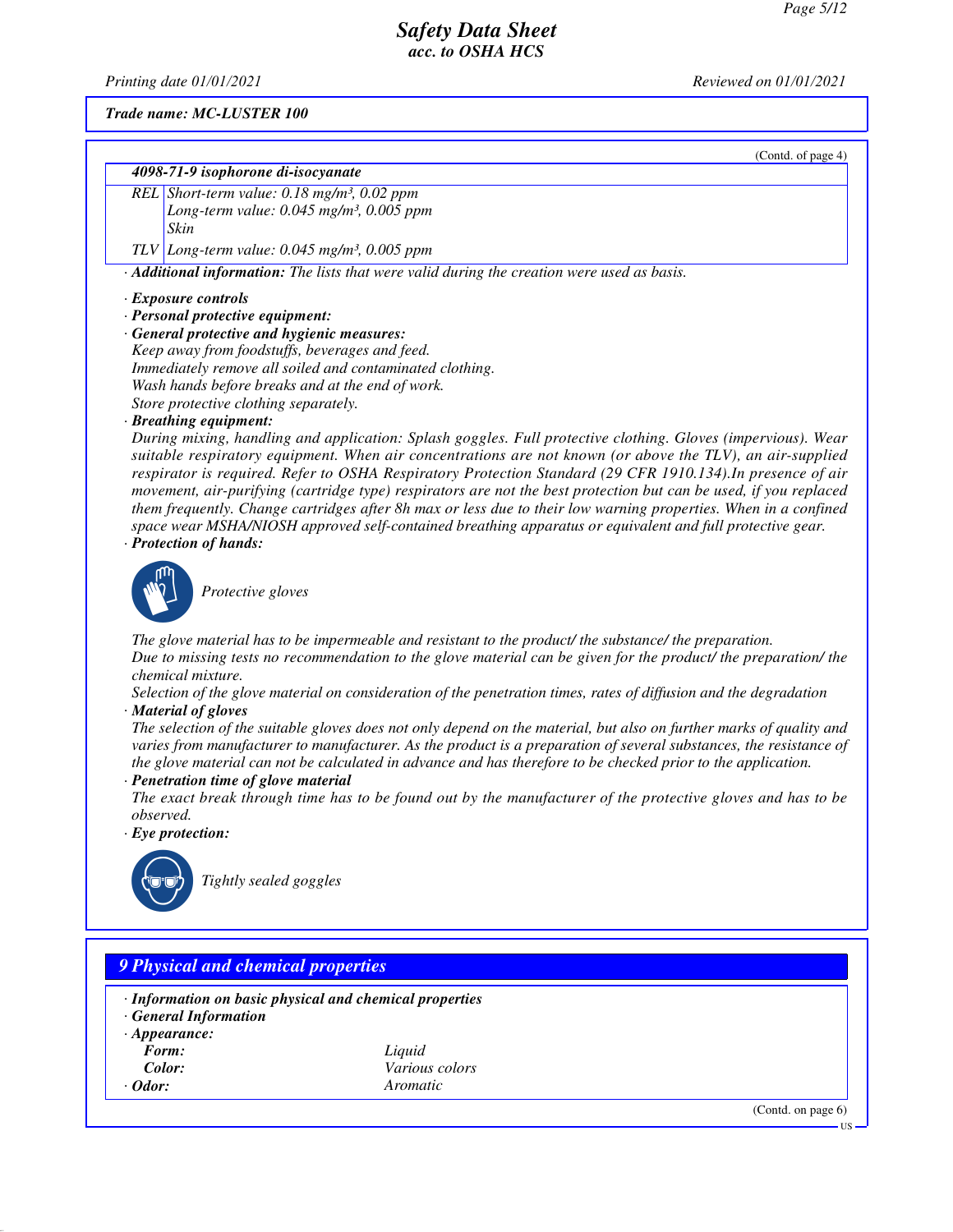*Printing date 01/01/2021 Reviewed on 01/01/2021*

*Trade name: MC-LUSTER 100*

|                                                                                                           | (Contd. of page 5)                                                                                             |  |
|-----------------------------------------------------------------------------------------------------------|----------------------------------------------------------------------------------------------------------------|--|
| Odor threshold:                                                                                           | Not determined.                                                                                                |  |
| $\cdot$ pH-value:                                                                                         | Not determined.                                                                                                |  |
| $\cdot$ Change in condition<br><b>Melting point/Melting range:</b><br><b>Boiling point/Boiling range:</b> | Undetermined.<br>97 °C (206.6 °F)                                                                              |  |
| · Flash point:                                                                                            | 15 °C (59 °F)                                                                                                  |  |
| · Flammability (solid, gaseous):                                                                          | Not applicable.                                                                                                |  |
| $\cdot$ Decomposition temperature:                                                                        | Not determined.                                                                                                |  |
| $\cdot$ Auto igniting:                                                                                    | Product is not selfigniting.                                                                                   |  |
| · Danger of explosion:                                                                                    | Product is not explosive. However, formation of explosive air/vapor<br>mixtures are possible.                  |  |
| $\cdot$ Explosion limits:<br>Lower:<br><b>Upper:</b>                                                      | Not determined.<br>Not determined.                                                                             |  |
| $\cdot$ Vapor pressure at 20 °C (68 °F):                                                                  | 41 hPa $(30.8 \, mm \, Hg)$                                                                                    |  |
| $\cdot$ Density at 20 °C (68 °F):<br>· Relative density<br>· Vapor density<br>$\cdot$ Evaporation rate    | 1.24-1.44 g/cm <sup>3</sup> (10.3478-12.0168 lbs/gal)<br>Not determined.<br>Not determined.<br>Not determined. |  |
| · Solubility in / Miscibility with<br>Water:                                                              | Not miscible or difficult to mix.                                                                              |  |
| · Partition coefficient (n-octanol/water): Not determined.                                                |                                                                                                                |  |
| $\cdot$ Viscosity:<br>Dynamic:<br>Kinematic:<br><b>VOC</b> content:<br>$·$ Other information              | Not determined.<br>Not determined.<br>100g/l / 0.83lb/gal<br>No further relevant information available.        |  |

### *10 Stability and reactivity*

*· Reactivity No further relevant information available.*

*· Chemical stability*

*· Thermal decomposition / conditions to be avoided: No decomposition if used according to specifications.*

- *· Possibility of hazardous reactions No dangerous reactions known.*
- *· Conditions to avoid No further relevant information available.*
- *· Incompatible materials:*

*Incompatible with strong oxidizers. Keep away from heat*

*· Hazardous decomposition products: No dangerous decomposition products known.*

(Contd. on page 7)

US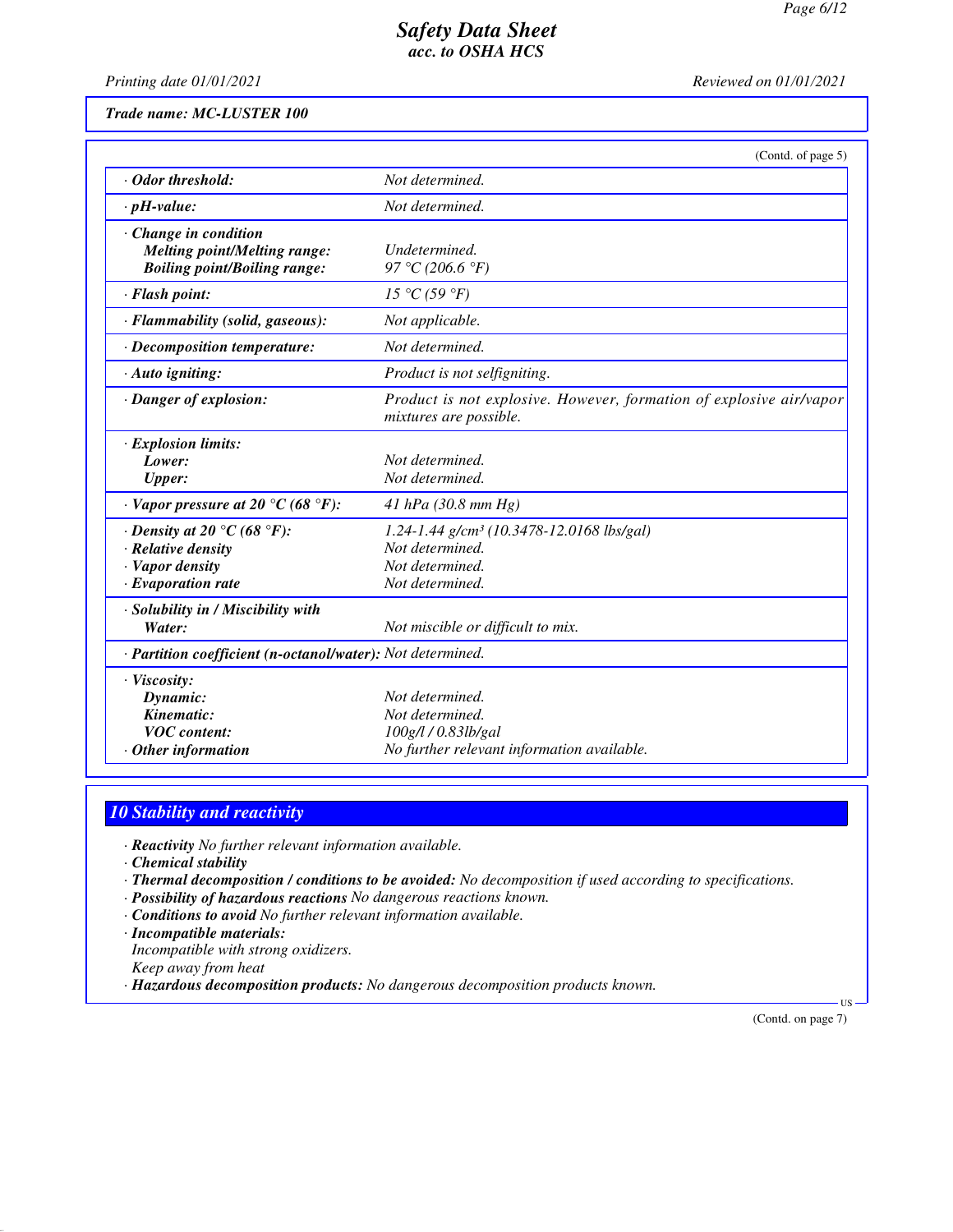*Printing date 01/01/2021 Reviewed on 01/01/2021*

#### *Trade name: MC-LUSTER 100*

(Contd. of page 6)

|                            |                                                             | · LD/LC50 values that are relevant for classification:                                                                                                                             |                                                     |
|----------------------------|-------------------------------------------------------------|------------------------------------------------------------------------------------------------------------------------------------------------------------------------------------|-----------------------------------------------------|
|                            |                                                             | 64742-95-6 Solvent naphtha (petroleum), light arom.                                                                                                                                |                                                     |
| Oral                       | LD50                                                        | $>6,800$ mg/kg (rat)                                                                                                                                                               |                                                     |
| Dermal                     | LD50                                                        | $>3,400$ mg/kg (rab)                                                                                                                                                               |                                                     |
|                            |                                                             | Inhalative $ LC50/4 h  > 10.2$ mg/l (rat)                                                                                                                                          |                                                     |
|                            |                                                             | 64741-65-7 Naphtha (petroleum), heavy alkylate                                                                                                                                     |                                                     |
| Oral                       | LD50                                                        | $>6,000$ mg/kg (rat)                                                                                                                                                               |                                                     |
| Dermal                     | LD50                                                        | $>3,000$ mg/kg (rabbit)                                                                                                                                                            |                                                     |
|                            |                                                             | Inhalative LC50/4 h $>$ 7.8 mg/l (rat)                                                                                                                                             |                                                     |
| $\cdot$ Sensitization:     |                                                             | $\cdot$ on the eye: No irritating effect.<br>Sensitization possible through inhalation.<br>Sensitization possible through skin contact.<br>· Additional toxicological information: |                                                     |
| Harmful<br><b>Irritant</b> | This product may cause cancer.<br>· Carcinogenic categories | The product shows the following dangers according to internally approved calculation methods for preparations:                                                                     |                                                     |
|                            |                                                             | · IARC (International Agency for Research on Cancer)                                                                                                                               |                                                     |
|                            | 13463-67-7 titanium dioxide                                 |                                                                                                                                                                                    |                                                     |
|                            |                                                             | 7631-86-9 silicon dioxide, chemically prepared                                                                                                                                     |                                                     |
|                            | 1333-86-4 Carbon black                                      |                                                                                                                                                                                    |                                                     |
|                            | $1330-20-7$ xylene                                          |                                                                                                                                                                                    |                                                     |
|                            | 14808-60-7 Quartz (SiO2)                                    |                                                                                                                                                                                    |                                                     |
|                            | 111-76-2 2-butoxyethanol                                    |                                                                                                                                                                                    | 2B<br>3<br>2B<br>3<br>1<br>$\overline{\mathcal{E}}$ |
|                            | 14808-60-7 Quartz (SiO2)                                    | · NTP (National Toxicology Program)                                                                                                                                                | K                                                   |

# *12 Ecological information*

*· Toxicity*

- *· Aquatic toxicity: No further relevant information available.*
- *· Persistence and degradability No further relevant information available.*
- *· Behavior in environmental systems:*
- *· Bioaccumulative potential No further relevant information available.*
- *· Mobility in soil No further relevant information available.*

(Contd. on page 8)

US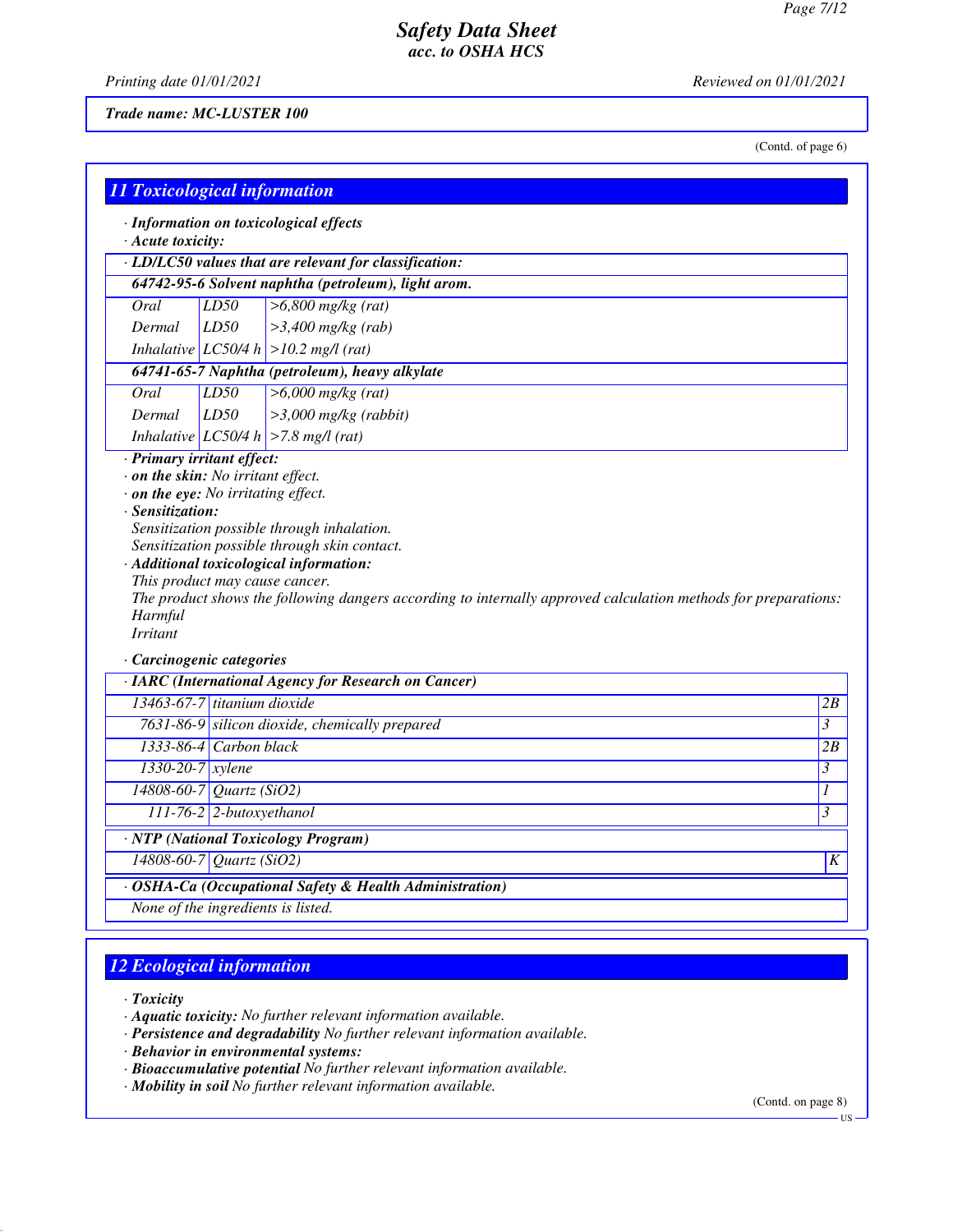*Printing date 01/01/2021 Reviewed on 01/01/2021*

#### *Trade name: MC-LUSTER 100*

(Contd. of page 7)

- *· Additional ecological information:*
- *· General notes:*

*Water hazard class 3 (Self-assessment): extremely hazardous for water Do not allow product to reach ground water, water course or sewage system, even in small quantities. Danger to drinking water if even extremely small quantities leak into the ground.*

- *· Results of PBT and vPvB assessment*
- *· PBT: Not applicable.*
- *· vPvB: Not applicable.*
- *· Other adverse effects No further relevant information available.*

### *13 Disposal considerations*

#### *· Waste treatment methods*

*· Recommendation:*

*Must not be disposed of together with household garbage. Do not allow product to reach sewage system.*

- *· Uncleaned packagings:*
- *· Recommendation: Disposal must be made according to official regulations.*

| $\cdot$ UN-Number                            |                            |
|----------------------------------------------|----------------------------|
| · DOT, ADR, IMDG, IATA                       | <i>UN1263</i>              |
| · UN proper shipping name                    |                            |
| $\cdot$ DOT                                  | Paint                      |
| $·$ <i>ADR</i>                               | 1263 PAINT                 |
| $·$ <i>IMDG, IATA</i>                        | <b>PAINT</b>               |
| · Transport hazard class(es)                 |                            |
| · DOT, ADR, IMDG, IATA                       |                            |
|                                              |                            |
| $\cdot$ Class                                | 3 Flammable liquids        |
| $\cdot$ Label                                | 3                          |
| · Packing group                              |                            |
| · DOT, ADR, IMDG, IATA                       | II                         |
| · Environmental hazards:                     |                            |
| · Marine pollutant:                          | No                         |
| · Special precautions for user               | Warning: Flammable liquids |
| · Danger code (Kemler):                      | 33                         |
| · EMS Number:                                | $F-E,S-E$                  |
| · Stowage Category                           | $\boldsymbol{B}$           |
| · Transport in bulk according to Annex II of |                            |
| <b>MARPOL73/78 and the IBC Code</b>          | Not applicable.            |

US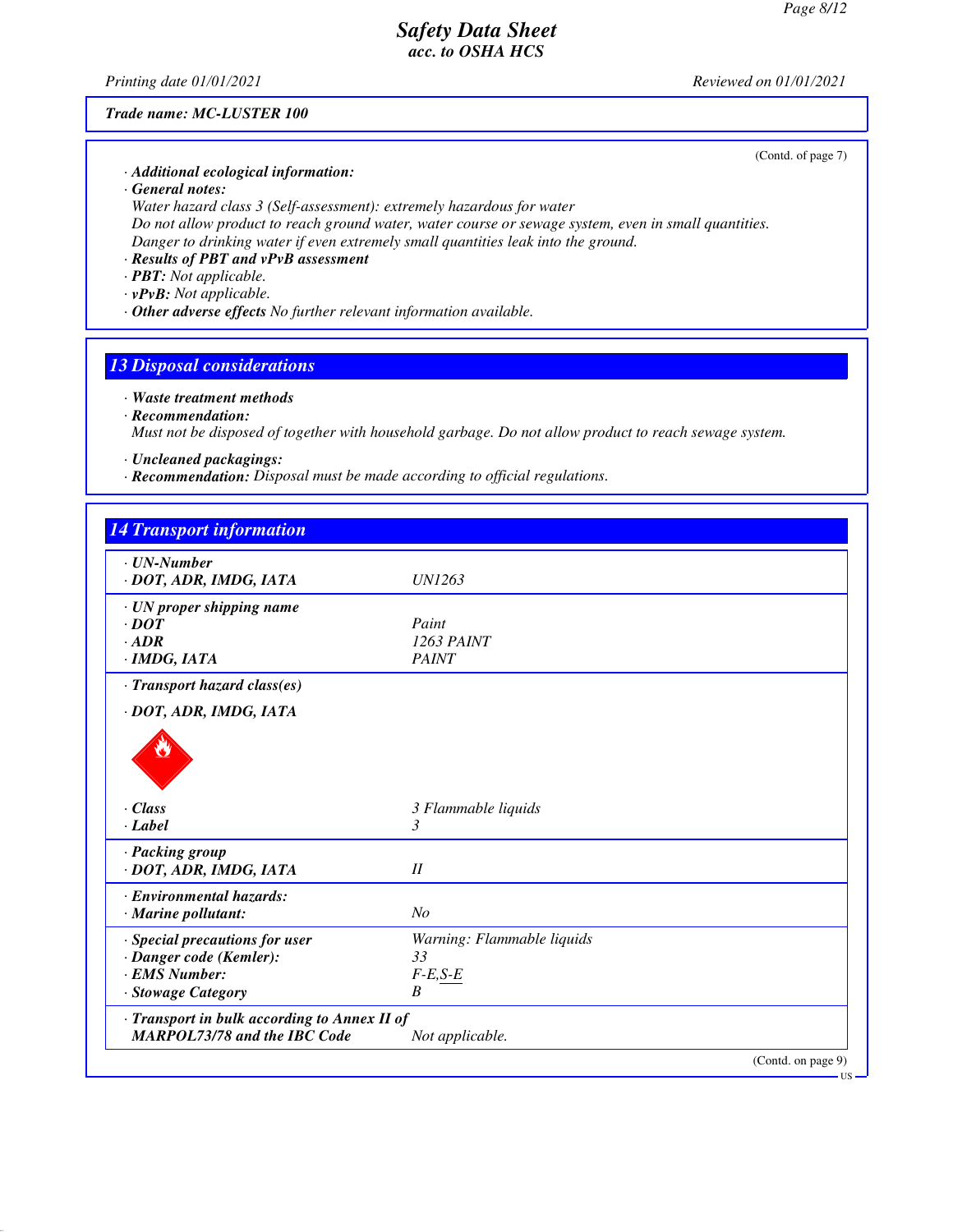*Printing date 02/06/2019 Reviewed on 02/06/2019*

*Trade name: MC-LUSTER 100*

|                                     | (Contd. of page 8)                               |
|-------------------------------------|--------------------------------------------------|
| · Transport/Additional information: |                                                  |
| $\cdot$ DOT                         |                                                  |
| $\cdot$ Quantity limitations        | On passenger aircraft/rail: 5 L                  |
|                                     | On cargo aircraft only: 60 L                     |
| $\cdot$ ADR                         |                                                  |
| $\cdot$ Excepted quantities (EQ)    | Code: E2                                         |
|                                     | Maximum net quantity per inner packaging: 30 ml  |
|                                     | Maximum net quantity per outer packaging: 500 ml |
| $\cdot$ IMDG                        |                                                  |
| $\cdot$ Limited quantities (LQ)     | II.                                              |
| $\cdot$ Excepted quantities (EQ)    | Code: E2                                         |
|                                     | Maximum net quantity per inner packaging: 30 ml  |
|                                     | Maximum net quantity per outer packaging: 500 ml |
| · UN "Model Regulation":            | UN 1263 PAINT, 3, II                             |

## *15 Regulatory information*

*· Safety, health and environmental regulations/legislation specific for the substance or mixture*

| · Sara                                                |                     |
|-------------------------------------------------------|---------------------|
| · Section 355 (extremely hazardous substances):       |                     |
| 4098-71-9 isophorone di-isocyanate                    |                     |
| · Section 313 (Specific toxic chemical listings):     |                     |
| $1344-28-1$ aluminium oxide                           |                     |
| $1330 - 20 - 7$ <i>xylene</i>                         |                     |
| 4098-71-9 isophorone di-isocyanate                    |                     |
| 95-63-6 $1,2,4$ -trimethylbenzene                     |                     |
| 822-06-0 hexamethylene-di-isocyanate                  |                     |
| $111-76-2$ 2-butoxyethanol                            |                     |
| · TSCA (Toxic Substances Control Act):                |                     |
| tert-butyl acetate                                    |                     |
| titanium dioxide                                      |                     |
| Hexane, 1,6-diisocyanato-, homopolymer                |                     |
| Stoddard solvent                                      |                     |
| Homopolymer of IPDI                                   |                     |
| methyl amyl ketone                                    |                     |
| Solvent naphtha (petroleum), light arom.              |                     |
| silicon dioxide, chemically prepared                  |                     |
| · TSCA new (21st Century Act) (Substances not listed) |                     |
| 7429-90-5 aluminium powder (stabilised)               |                     |
| 53880-05-0 Homopolymer of IPDI                        |                     |
| $\cdot$ Proposition 65                                |                     |
| Chemicals known to cause cancer:                      |                     |
| 13463-67-7 titanium dioxide                           |                     |
|                                                       | (Contd. on page 10) |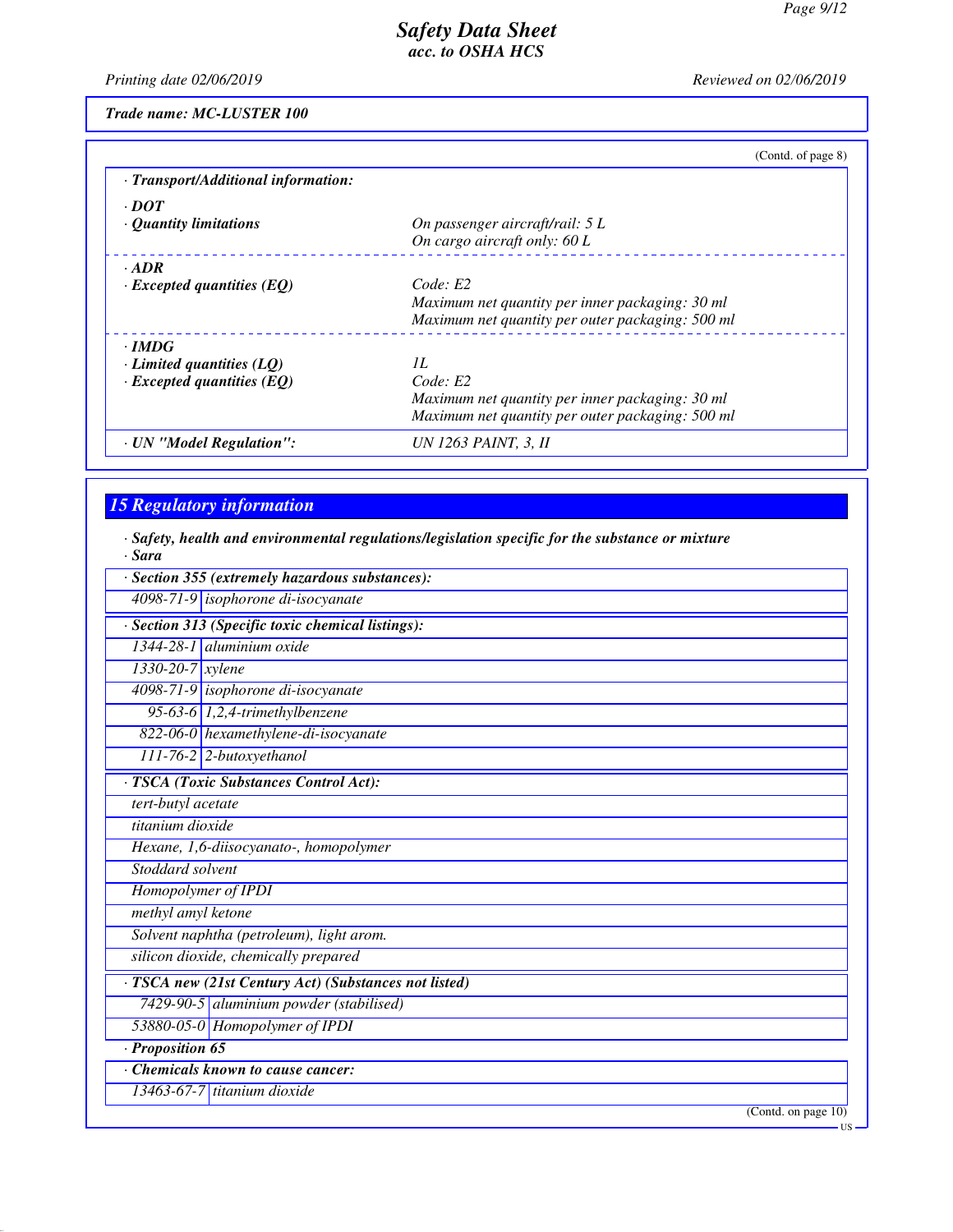*Printing date 01/01/2021 Reviewed on 01/01/2021*

*Trade name: MC-LUSTER 100*

|                                                                    | (Contd. of page 9) |
|--------------------------------------------------------------------|--------------------|
| $1333-86-4$ Carbon black                                           |                    |
| 14808-60-7 Quartz (SiO2)                                           |                    |
| Chemicals known to cause reproductive toxicity for females:        |                    |
| None of the ingredients is listed.                                 |                    |
| Chemicals known to cause reproductive toxicity for males:          |                    |
| None of the ingredients is listed.                                 |                    |
| Chemicals known to cause developmental toxicity:                   |                    |
| None of the ingredients is listed.                                 |                    |
| · Carcinogenic categories                                          |                    |
| · EPA (Environmental Protection Agency)                            |                    |
| $1330 - 20 - 7$ xylene                                             | I                  |
| 95-63-6 $1,2,4$ -trimethylbenzene                                  | II                 |
| $111-76-2$ 2-butoxyethanol                                         | $N\!L$             |
| $\cdot$ TLV (Threshold Limit Value established by ACGIH)           |                    |
| titanium dioxide                                                   | A4                 |
| Carbon black                                                       | A4                 |
| aluminium oxide                                                    | A4                 |
| xylene                                                             | A4                 |
| zirconium oxide                                                    | A4                 |
| · NIOSH-Ca (National Institute for Occupational Safety and Health) |                    |
| 13463-67-7 titanium dioxide                                        |                    |
| $1333-86-4$ Carbon black                                           |                    |
| 14808-60-7 Quartz (SiO2)                                           |                    |

*· GHS label elements The product is classified and labeled according to the Globally Harmonized System (GHS). · Hazard pictograms*



*· Signal word Danger*

*· Hazard-determining components of labeling: titanium dioxide Hexane, 1,6-diisocyanato-, homopolymer Naphtha (petroleum), heavy alkylate isophorone di-isocyanate*

*· Hazard statements*

*H225 Highly flammable liquid and vapor. H334 May cause allergy or asthma symptoms or breathing difficulties if inhaled. H317 May cause an allergic skin reaction. H350 May cause cancer.*

#### *· Precautionary statements*

- *P201 Obtain special instructions before use. P202 Do not handle until all safety precautions have been read and understood.*
- *P210 Keep away from heat/sparks/open flames/hot surfaces. No smoking.*
- *P233 Keep container tightly closed.*

(Contd. on page 11)

US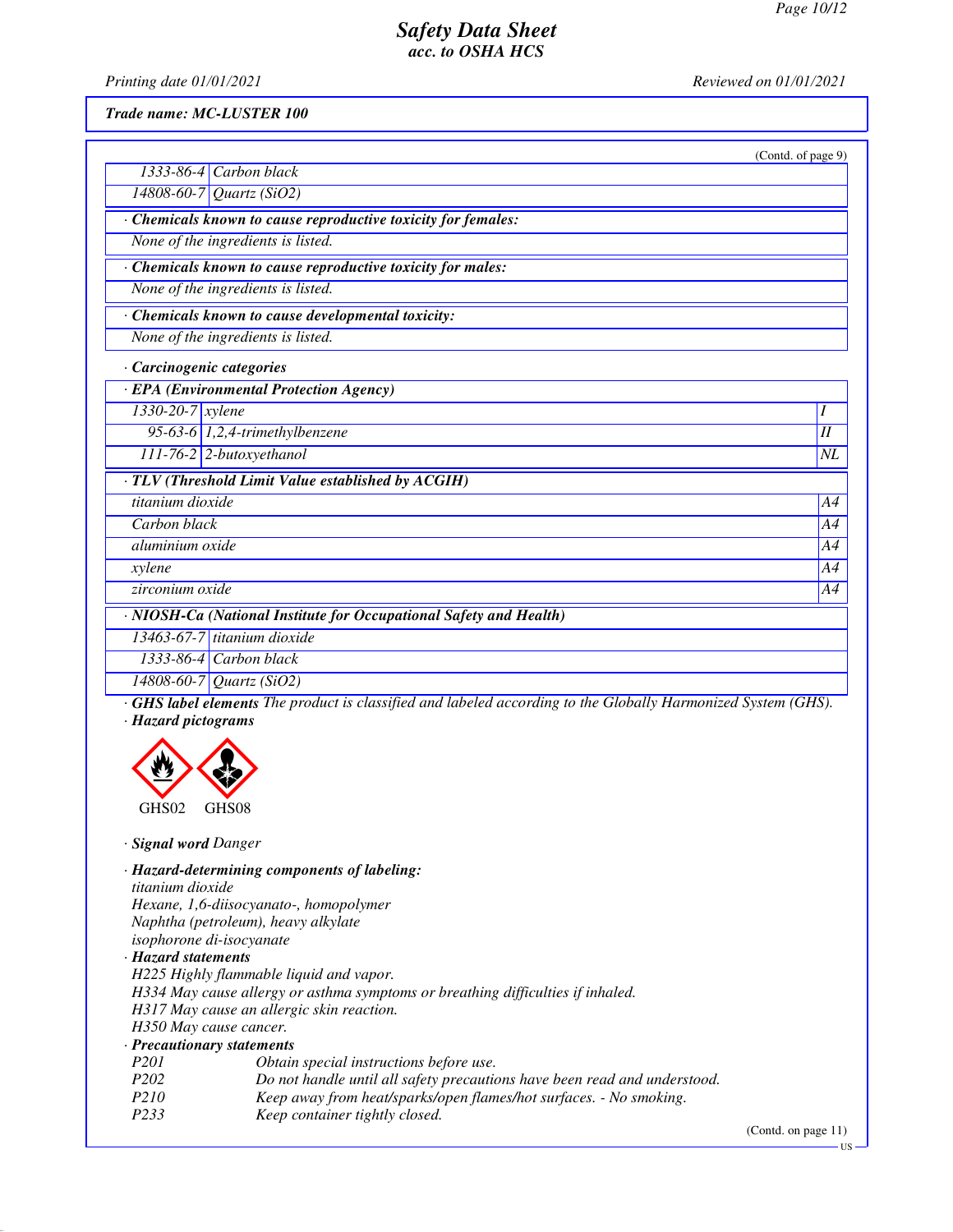*Printing date 01/01/2021 Reviewed on 01/01/2021*

#### *Trade name: MC-LUSTER 100*

|                   | (Contd. of page 10)                                                                                         |
|-------------------|-------------------------------------------------------------------------------------------------------------|
| P <sub>240</sub>  | Ground/bond container and receiving equipment.                                                              |
| P <sub>24</sub> 1 | Use explosion-proof electrical/ventilating/lighting/equipment.                                              |
| P <sub>242</sub>  | Use only non-sparking tools.                                                                                |
| P <sub>243</sub>  | Take precautionary measures against static discharge.                                                       |
| <i>P261</i>       | Avoid breathing dust/fume/gas/mist/vapors/spray                                                             |
| P <sub>272</sub>  | Contaminated work clothing must not be allowed out of the workplace.                                        |
| <i>P280</i>       | Wear protective gloves/protective clothing/eye protection/face protection.                                  |
| P <sub>284</sub>  | [In case of inadequate ventilation] wear respiratory protection.                                            |
|                   | P303+P361+P353 If on skin (or hair): Take off immediately all contaminated clothing. Rinse skin with water/ |
|                   | shower.                                                                                                     |
| P304+P341         | If inhaled: If breathing is difficult, remove person to fresh air and keep comfortable for                  |
|                   | breathing.                                                                                                  |
| $P308 + P313$     | IF exposed or concerned: Get medical advice/attention.                                                      |
| P321              | Specific treatment (see on this label).                                                                     |
| $P333+P313$       | If skin irritation or rash occurs: Get medical advice/attention.                                            |
| $P342 + P311$     | If experiencing respiratory symptoms: Call a poison center/doctor.                                          |
| P <sub>363</sub>  | Wash contaminated clothing before reuse.                                                                    |
| $P370 + P378$     | In case of fire: Use for extinction: CO2, powder or water spray.                                            |
| $P403 + P235$     | Store in a well-ventilated place. Keep cool.                                                                |
| P405              | Store locked up.                                                                                            |
| <i>P501</i>       | Dispose of contents/container in accordance with local/regional/national/international<br>regulations.      |

*· National regulations:*

*· Additional classification according to Decree on Hazardous Materials: Carcinogenic hazardous material group III (dangerous).*

*· Information about limitation of use:*

*Workers are not allowed to be exposed to the hazardous carcinogenic materials contained in this preparation. Exceptions can be made by the authorities in certain cases.*

*· Chemical safety assessment: A Chemical Safety Assessment has not been carried out.*

### *16 Other information*

*This information is based on our present knowledge. However, this shall not constitute a guarantee for any specific product features and shall not establish a legally valid contractual relationship.*

- *· Department issuing SDS: Product safety department*
- *· Contact: HS REG.DEPART.REG.SS*
- *· Date of preparation / last revision 01/01/2021 / -*
- *· Abbreviations and acronyms:*

*ADR: Accord européen sur le transport des marchandises dangereuses par Route (European Agreement concerning the International Carriage of Dangerous Goods by Road)*

- *IMDG: International Maritime Code for Dangerous Goods*
- *DOT: US Department of Transportation*
- *IATA: International Air Transport Association*
- *ACGIH: American Conference of Governmental Industrial Hygienists*
- *EINECS: European Inventory of Existing Commercial Chemical Substances ELINCS: European List of Notified Chemical Substances*
- 
- *CAS: Chemical Abstracts Service (division of the American Chemical Society)*
- *NFPA: National Fire Protection Association (USA) HMIS: Hazardous Materials Identification System (USA)*
- *VOC: Volatile Organic Compounds (USA, EU)*
- *LC50: Lethal concentration, 50 percent*
- *LD50: Lethal dose, 50 percent*
- *PBT: Persistent, Bioaccumulative and Toxic*
- *vPvB: very Persistent and very Bioaccumulative*
- *NIOSH: National Institute for Occupational Safety*
- *OSHA: Occupational Safety & Health*

(Contd. on page 12)

US